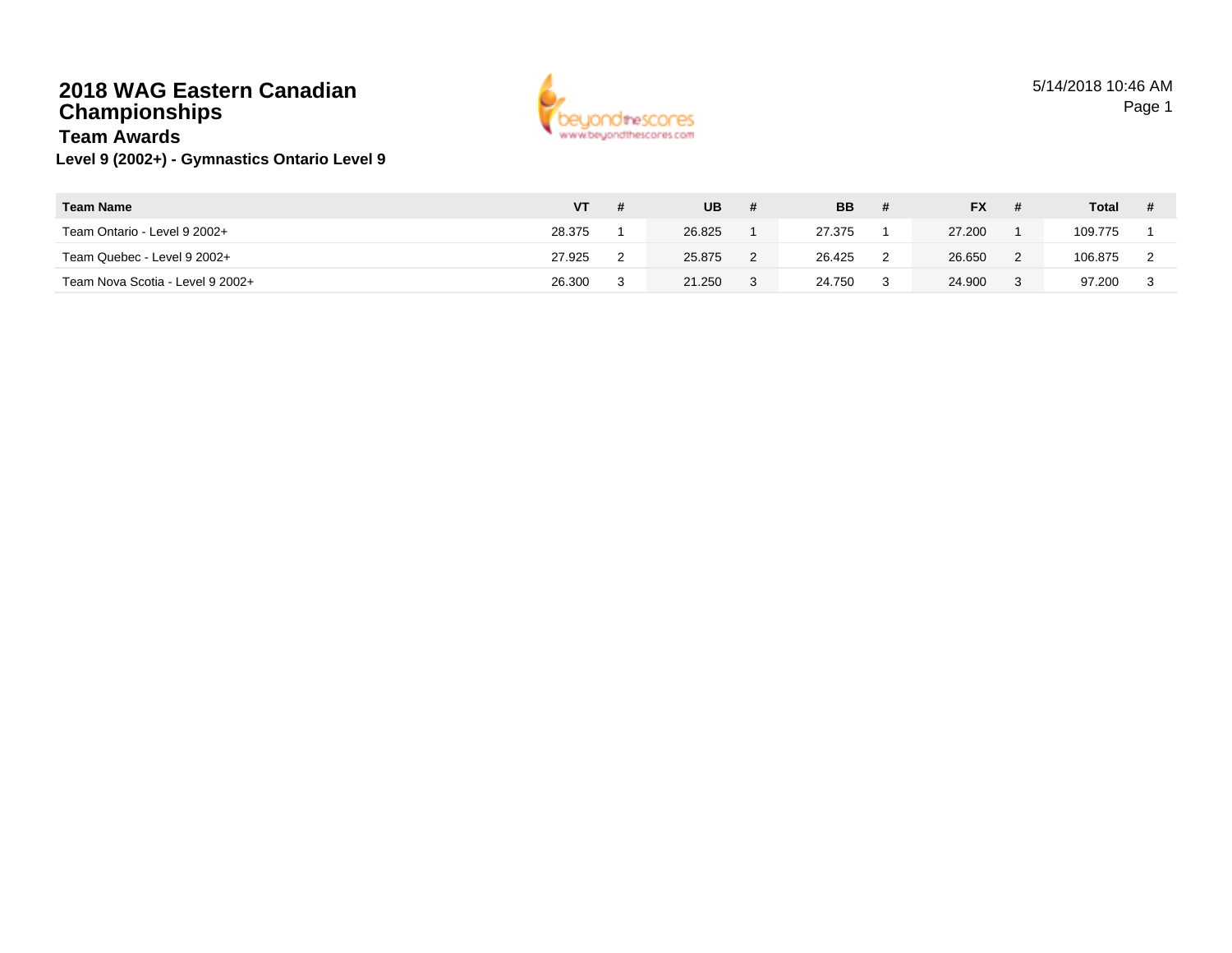# **2018 WAG Eastern CanadianChampionships**



#### **Level 9 (03/04) - Gymnastics Ontario Level 9 Team Awards**

| <b>Team Name</b>             |        | <b>UB</b> | <b>BB</b> | <b>FX</b> | <b>Total</b> |  |
|------------------------------|--------|-----------|-----------|-----------|--------------|--|
| Team Ontario - Level 9 03/04 | 27.800 | 26.900    | 28.025    | 28.100    | 110.825      |  |
| Team Quebec - Level 9 03/04  | 27.550 | 26.825    | 26,800    | 26.625    | 107.800      |  |